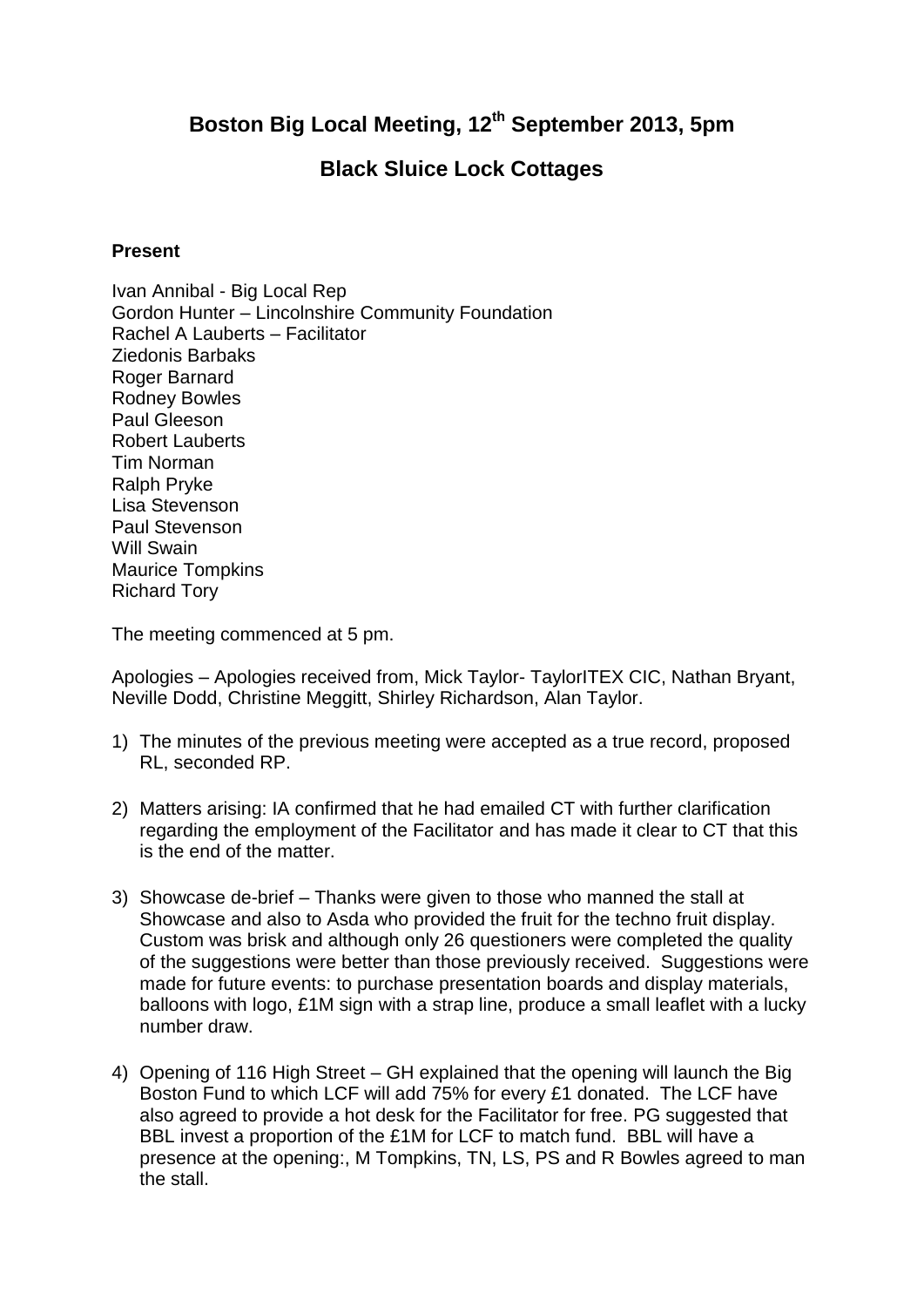- 5) Publicity- R Barnard Showcase press release got a hit in the Target. Suggested that we use a network targeted approach to clubs/societies and associations. Simply Boston has agreed to run any article we wish to submit. Need to identify a hit list of key organisations. Mass leaflet drop – RP unwise until we have had tasters in the press to create a degree of anticipation. Over the next 3 months we need to be increasing public awareness so that by Christmas we have the start of a draft plan.
	- a) Social Media- BBL already has a Facebook and Twitter presence. WS offered to assist with maximising the social media sites.
	- b) Website RAL has contacted two web designers who have agreed to have a draft product prepared by  $1<sup>st</sup>$  October, they will then be invited to carry out a 15 minute presentation to the group to pitch their product.
	- c) IA suggested we firm up our approach to publicity R Barnard agreed to produce a written plan with tasks and activities by mid - October.
	- d) IA asked RAL to make "time line activities" a standing item on agenda.
	- e) Ideas for promotion- adopt a local roundabout and site a navigation buoy carrying the BBL logo.
	- f) RAL has been setting up meetings with local organisations for Ivan/volunteers to deliver the BBL presentation.
- 6) Logo competition 50 entry forms were handed out at Showcase, RAL knows of 2 professional designers who will be competing. Schools – RAL to inform schools within the BL area about competition. Competition advertised on Facebook and Twitter. Judging - NB to approach Rev. Richard Coles/ Mayor plus one other.
- 7) Code of Practice a draft Code of Practice was circulated and discussed, RAL to amend to include re: confidentiality – members should make it clear to the group if any matter should be kept confidential.
- 8) Volunteering Passport- PG asked about passport scheme and offering credits to volunteers for Big Local, RAL to research.
- 9) Timescales IA we are now in a transitional stage, having taken 9 months to get to where we are now. Need to start focusing on the development of the plan in parallel with consultation. Review the list of things we have agreed to do with LTO activities and formulate timescales for writing the plan. IA to produce an outline of what such a plan should look like for the next meeting. Basis for the plan are the ABCD questionnaires.
- 10) A.O.B.
	- a) M.Taylor to update group with progress on Star People.
	- b) Local Currency RT informed the group that Local Trust had mislaid his application this has now been resent.
	- c) IA to organise a meeting with Market Rasen and Howarth groups. Interested parties RT, MT, RL, RAL, RB, RP, WS to send list of available dates in mid-October to RAL.
	- d) Local Economy form IA to write draft, RAL to send out for comments and submit final document.